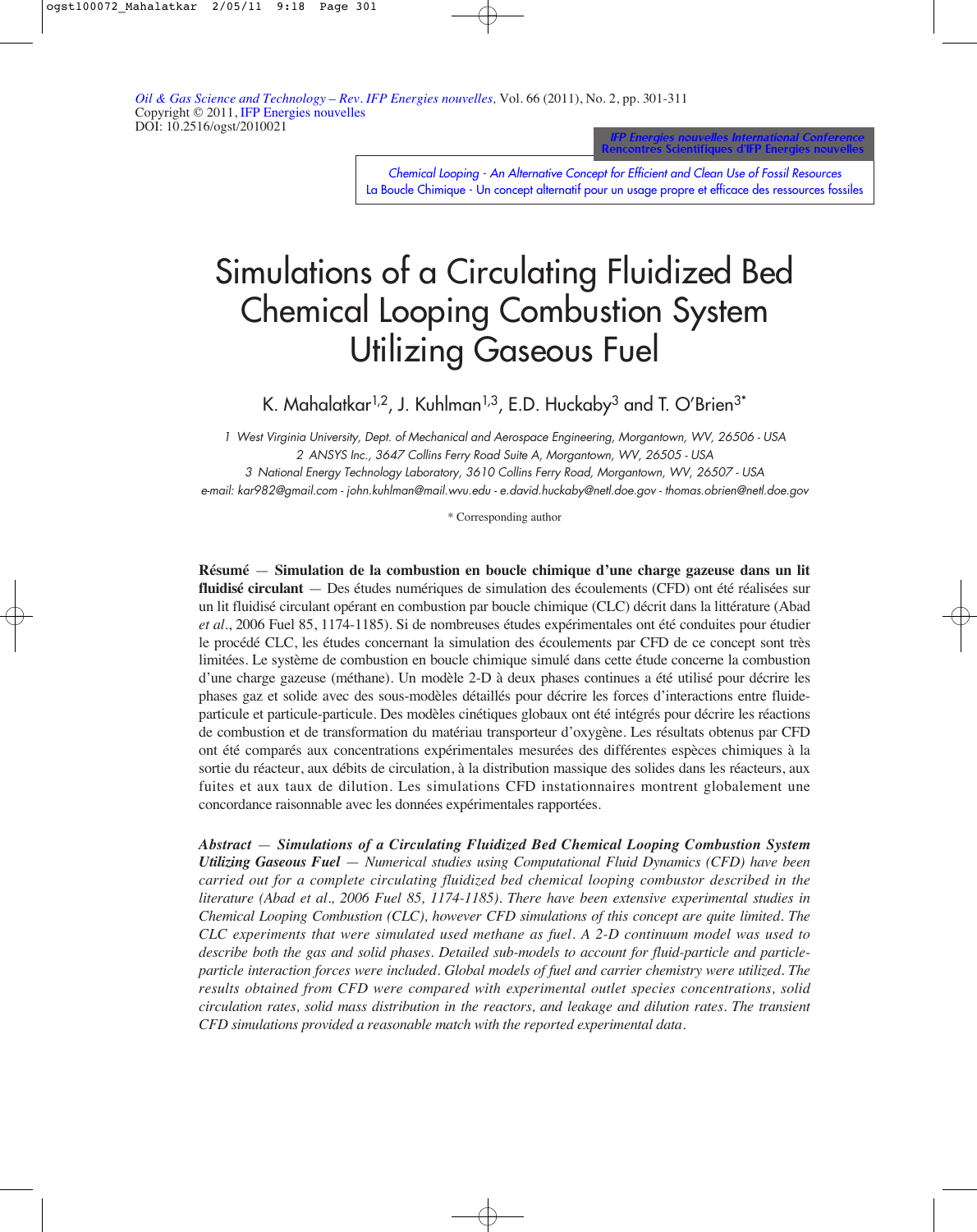# **NOTATION**

| $\boldsymbol{b}$        | Numerical parameter in the frictional stress model                                   |
|-------------------------|--------------------------------------------------------------------------------------|
| $C_{\mathrm{CH}_4}$     | Concentration of methane $(kmol/m3)$                                                 |
| $C_{\mathrm{O}_2}$      | Concentration of oxygen $(kmol/m3)$                                                  |
| E                       | Activation energy for oxidation of $CH4$ (kJ/kmol)                                   |
| Fr                      | Numerical parameter in the frictional stress model                                   |
| $\bar{\bar{I}}$         | (N/m <sup>2</sup> )                                                                  |
|                         | Unity tensor or matrix                                                               |
| $I_{2D}$                | Second invariant of the strain tensor $(1/s^2)$                                      |
| k                       | Rate coefficient for the heterogeneous reaction<br>between $Mn_3O_4$ and $O_2$ (1/s) |
| $k_{\text{CH}_4}$       | Preexponential coefficient for oxidation of $CH4$<br>$(kmol/m3)-1s-1K$               |
| $k_{\text{O}_2}$        | Rate coefficient for the heterogeneous reaction<br>between MnO and $O_2(1/s)$        |
| m                       | Numerical parameter in the frictional stress model                                   |
| $\mathfrak{m}$          | Mass of the carrier (kg)                                                             |
| $m_{ox}$                | Mass of the carrier when completely oxidized (kg)                                    |
| $m_{red}$               | Mass of the carrier when completely reduced (kg)                                     |
| $\dot{m}_{\text{CH}_4}$ | Rate of consumption of methane mass (kg/s)                                           |
| $\dot{m}_{O_2}$         | Rate of consumption of oxygene mass (kg/s)                                           |
| $MW_{\text{CH}_4}$      | Molecular weight of methane (kg/kmol)                                                |
| $MW_{O_2}$              | Molecular weight of oxygen (kg/kmol)                                                 |
| $MW_{Mn_3O_4}$          | Molecular weight of $Mn_3O_4(kg/kmol)$                                               |
| $MW_{\rm MnO}$          | Molecular weight of MnO (kg/kmol)                                                    |
| n                       | Numerical parameter in the frictional stress model;                                  |
|                         | also moles of a species                                                              |
| $\boldsymbol{p}$        | Numerical parameter in the frictional stress model                                   |
| $p_f$                   | Granular pressure $(N/m2)$                                                           |
| $\boldsymbol{R}$        | Gas constant (kJ/kmol/K)                                                             |
| $R_{\odot}$             | Oxygen carrying capacity                                                             |
| $\boldsymbol{t}$        | Time(s)                                                                              |
| $\overline{T}$          | Temperature (K)                                                                      |
| $\vec{u}_s$             | Granular velocity (m/s)                                                              |
| Χ                       | Conversion of the carrier                                                            |
| $Y_{\rm CH_4}$          | Mass fraction of methane                                                             |
| $Y_{\rm Mn_3O_4}$       | Mass fraction of $Mn_3O_4$                                                           |
| $Y_{\text{MnO}}$        | Mass fraction of MnO                                                                 |

## Greek Letter

| $\alpha_{\rm c}$          | Solids volume fraction                                                            |
|---------------------------|-----------------------------------------------------------------------------------|
| $\alpha_{s,\text{max}}^*$ | Numerical parameter in the frictional stress model,<br>maximum solids packing     |
| $\alpha_{s,\text{min}}^*$ | Numerical parameter in the frictional stress model,<br>minimum solids packing     |
| $\epsilon_{\rm c}$        | Solids volume fraction                                                            |
| $\eta_{CC}$               | Carbon capture efficiency                                                         |
| $\phi$                    | Numerical parameter in the frictional stress model,<br>angle of internal friction |

- $\mu_f$  Granular frictional viscosity (N·s/m<sup>2</sup>)
- $\rho_{\text{avg}}$  Average density of metal oxide (kg/m<sup>3</sup>)

 $\bar{\bar{\tau}}$ *Granular stress tensor, frictional regime* (N/m<sup>2</sup>)

 $v_{Mn, O_4}$  Stoichiometric coefficient for  $Mn_3O_4$ 

 $v_{\text{MnO}}$  Stoichiometric coefficient for MnO

# **Subscript**

- *f* Frictional regime of the granular stress
- *ox* Oxidation
- *red* Reduction
- *s* Solids (granular) phase

# **INTRODUCTION**

Responsible carbon management will be required for the future utilization of fossil fuels for power generation. One technology that is showing tremendous potential for carbon capture is Chemical Looping Combustion (CLC). CLC involves combustion of fuels by heterogeneous chemical reactions with an oxygen carrier, usually a granular metal oxide, that is exchanged between two fluidized beds. The CLC process for power generation provides a sequestration ready  $CO<sub>2</sub>$  stream without the need for using costly gas separation techniques. The net chemical reaction and energy release is identical to that of the conventional combustion of the fuel. The energy spent on solid circulation (the only energy cost of separation) is very small  $(-0.3\%)$  in comparison with the total energy released (Lyngfelt *et al.*, 2001).

CLC requires many unit operations involving gas-solid or granular flow. A CLC system consists of two reactors, a Fuel Reactor (FR) and an Air Reactor (AR). The FR is typically a bubbling or moving bed. The AR, usually a transport reactor, re-oxidizes the reduced carrier. At its exit the oxidized carrier is separated by a cyclone or an expansion region and returned to the FR. Thus the CLC system is, basically, a Circulating Fluidized Bed (CFB) where solid particles are circulated between the AR and FR.

To date only a very limited number of Computational Fluid Dynamics (CFD) simulations have been performed on full CFBs, due to their complex geometry, the rapid variations between flow regimes, and the large computational capacity required. Most CFD simulations of CFBs have limited themselves to the riser section (O'Brien and Syamlal, 1993; Guenther *et al.*, 2002; Mao *et al.*, 2004). Simulating a limited section of the CFB requires inputs to the numerical model that are difficult to specify in an accurate manner (such as the solids circulation rate). Simulating individual units of a CFB system can, therefore, limit the usefulness of CFD in a design study. Also, the advanced CFB systems that are being developed today (such as for CLC) will require the use of complex control systems to run them in an efficient manner. To design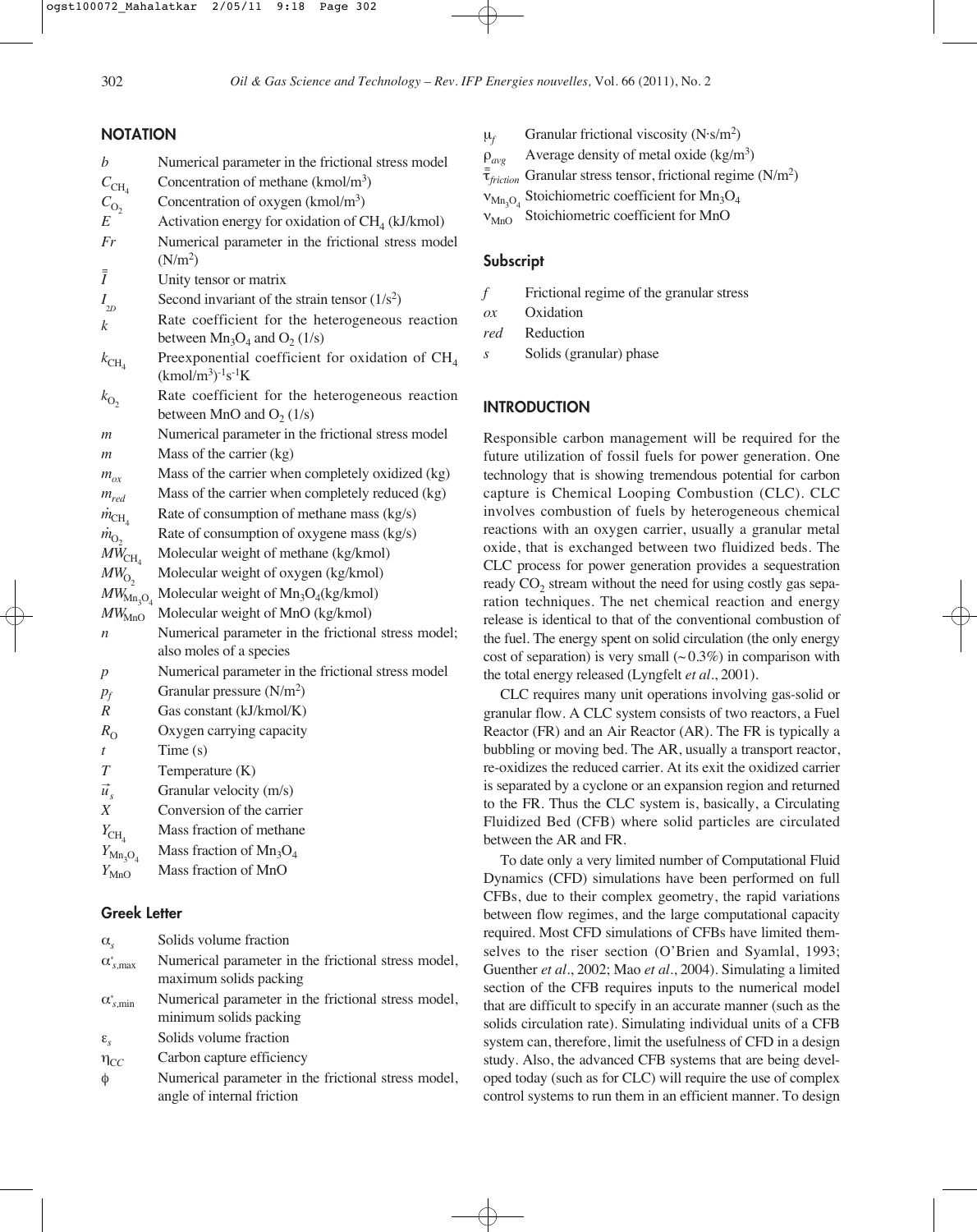these control systems there is a need to develop mathematical models that can predict the behavior of the entire CFB. CFD could be used as a tool to develop these complex control models or it could even be directly coupled with the control system design software. Several simulations of a full Circulating Fluidized Bed have been reported (Samuelsberg and Hjertager, 1996; Mathiesen *et al.*, 2000). However these two dimensional (2D) CFD simulations simplified the actual complex three dimensional (3D) geometry (*e.g.*, cyclone and connecting pipes) into a 2D form and primarily focused on comparing with experimental results within the riser section. In most CFB systems the solids circulation rate is limited by narrow flow sections such as pipes, loop seals, etc., and, hence, there is a need to accurately represent these regions in a CFD simulation. In a CLC system, predicting the right solids circulation rates for an oxygen carrier is essential as it directly affects the amount of fuel that can be burned and the heat transfer between reactors. In the present study detailed mathematical models have been incorporated to describe the flow of solid particles both in the dense and dilute regimes so that an entire CFB system can be analyzed.

The design of a Chemical Looping Combustion system requires consideration of a number of important parameters, *e.g.*:

- combustion efficiency of the reactor (low unburned fuel in the FR outlet);
- carbon capture efficiency of the system (low leakage of fuel into the AR);
- solids circulation rate (enough oxygen and heat for combustion in FR);
- gas leakage between reactors (dilution of  $CO<sub>2</sub>$  by N<sub>2</sub> in the FR).

The use of CFD can help in estimating the performance of the reactor based on the above parameters without making unit-specific assumptions in the modeling procedure. The focus of the present study is on accurately predicting the performance of a complete experimental CLC system (Abad *et al.*, 2006; Johansson *et al.*, 2006), based on the two-compartment fluidized bed design. This is one of the few complete CLC experiments which is documented in detail in the published literature. Also, the geometry can easily be approximated as 2D since the depth is constant, with exception of a 3D expansion region for particle separation above the AR, the effect of which can be mimiced by a horizontal expansion in 2D. The experimentalists provided detailed information on the concentrations of flue gases and solids circulation rates at several different reactor operating conditions. This provides extensive data which has been used to validate the CFD models described herein. These will be utilized in design studies of experimental CLC systems at the National Energy Technology Lab (NETL), Morgantown, West Virginia, USA.

## 1 THE EXPERIMENTAL STUDIES

The experiments of (Abad *et al.*, 2006) are for hot flow conditions, using a manganese oxide carrier, supported on zirconium oxide, and burning natural gas. The AR fluidizing velocity is higher than the terminal velocity of the carrier particles and therefore carries the particles upwards into the top section, which is an expansion section, causing particle disengagement. In the experiments, the particle separator is actually a gradual depth expansion (perpendicular to the

|  |  | TABLE <sub>1</sub> |  |  |  |  |
|--|--|--------------------|--|--|--|--|
|  |  |                    |  |  |  |  |

| Simulated CLC Properties (Abad et al., 2006) |  |  |  |
|----------------------------------------------|--|--|--|
|----------------------------------------------|--|--|--|

| Width of FR (mm)                        | 25                                             |
|-----------------------------------------|------------------------------------------------|
| Width of AR (mm)                        | 40                                             |
| Depth of reactor sections (mm)          | 25                                             |
| Width of downcomer (mm)                 | 12                                             |
| Fluidizing gas composition in FR        | $100\%$ CH <sub>4</sub>                        |
| Fluidizing gas composition in AR        | $100\%$ Air                                    |
| Average diameter of particles (microns) | 150                                            |
| Average density of particles $(kg/m3)$  | 2 2 6 0                                        |
| Range of FR flow rates $(m^3/s)$        | $2.5 \times 10^{-6}$ to $7.5 \times 10^{-6}$   |
| Range of AR flow rates $(m^3/s)$        | $66.7 \times 10^{-6}$ to $91.7 \times 10^{-6}$ |
| Mass of metal oxide particle bed $(g)$  | 300                                            |
|                                         |                                                |



Figure 1 a) Actual 3D experimental geometry (front view); b) 2D simulated geometry.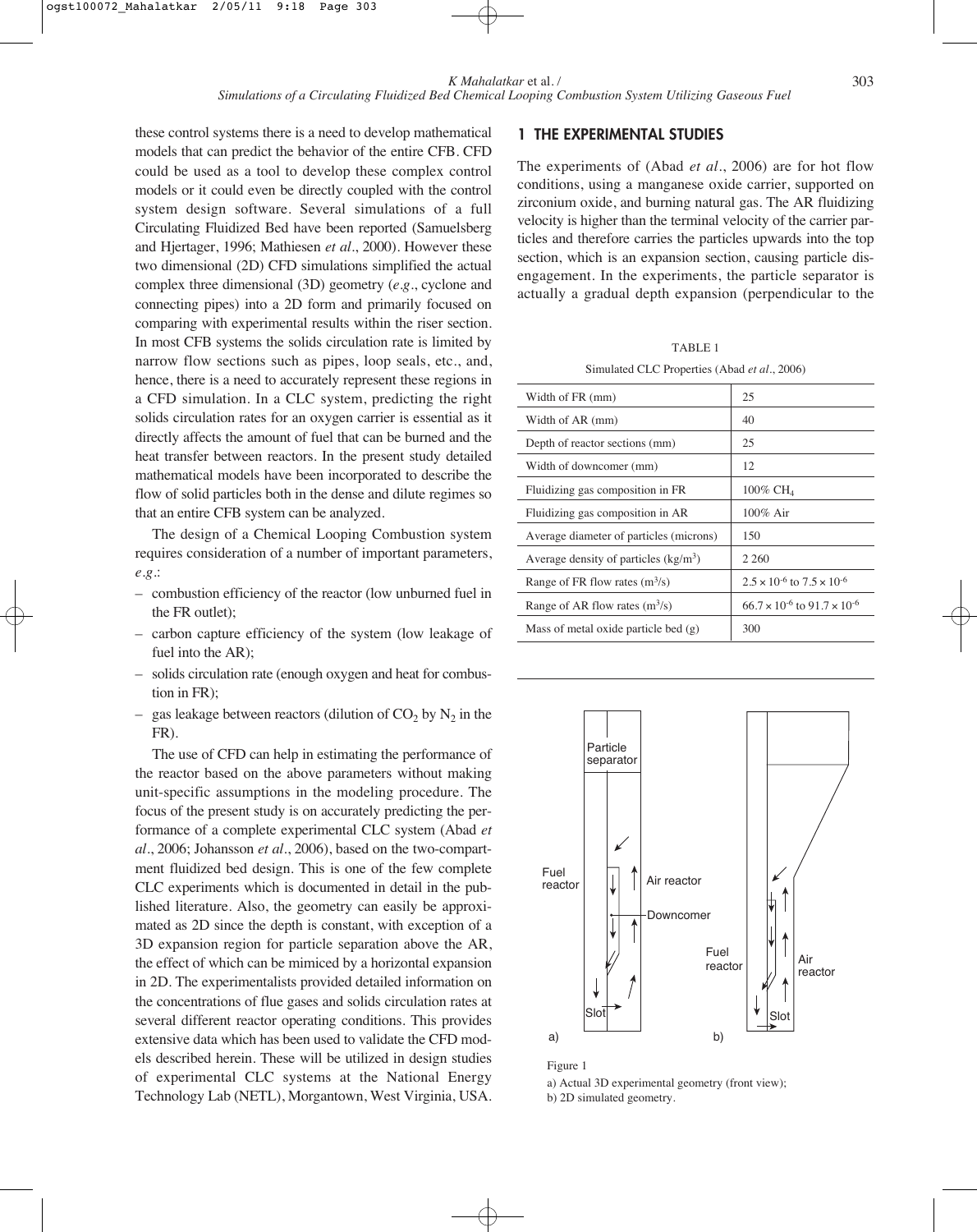plane of the 2D simulation) that begins just above the downcomer section *(Fig. 1a)*. In the present case the geometry has been modified such that the expansion is areal in the 2D plane being simulated *(Fig. 1b)*. Note that the actual and simulated expansion regions have the same cross-sectional outlet areas. Since this expansion occurs above the circulating bed, it is thought to be unlikely to affect the solution significantly. Table 1 provides the details of geometry and fluidization conditions.

## 2 THE CFD MODEL

The present simulations were performed invoking the interpenetrating fluid representation of dense multiphase flow using the Fluent code®. The granular phase was represented as a continuum whose dynamics is governed by Navier-Stokes like equations, coupled to the N-S equations describing the fluid flow. Detailed sub-models to account for fluid-particle and particle-particle interaction forces have been included. Chemical reactions are included and heat transfer is fully accounted for. The detailed equations are described in Mahalatkar *et al.* (2010) and in Ansys-Fluent (2006).

The granular multiphase flows display complex nonlinear rheology; the physics of the granular flow changes considerably depending on the packing and deformation rate. The granular flows are usually classified into three regimes (Gidaspow, 1994; Langroudi *et al.*, 2010a, b):

- kinetic regime,
- transitional regime and,
- frictional regime.

The kinetic regime is strictly valid at low solids volume fraction, where the mean free path of the grains is large in comparison with their diameter. However, it seems to be accurate for much higher concentrations. At very high concentrations ( $\alpha_s > 0.5$ , where  $\alpha_s$  is the solids volume fraction), the frictional regime is dominant. The particles in this case are closely packed and in enduring contact. There are large dissipative frictional forces acting between the particles. As the name implies, the transitional regime occurs at intermediate concentrations where energy is dissipated both through inelastic particle collisions and enduring frictional contact.

A good rheological model has to account for all the above regimes accurately. This is difficult as the operative physics in these regimes are considerably different from one another and yet there is considerable overlap between regimes. In the present analysis, the intermediate overlap region is described by the sum of the rheological models in the kinetic-collision and the frictional regimes (Johnson and Jackson, 1987). This assumption appears reasonable so long as the quantitative effects of the kinetic regime tend to zero in the frictional regime and *vice versa*. The detailed equations for the rheological model in the kinetic regime that was used in the present study have been described in Mahalatkar *et al.* (2010)

and Ansys-Fluent (2006). When the solids fraction is close to the dense packing limit, enduring frictional interactions between particles becomes important. Therefore, for  $\alpha_s > 0.5$ , an additional frictional term is added to solid stress:

$$
\overline{\tau}_{friction} = -p_f \overline{\overline{I}} + \mu_f \left( \overrightarrow{\nabla u}_s + \left( \overrightarrow{\nabla u}_s \right)^T \right)
$$
(1)

where  $p_f$  is the pressure acting between solid particles and  $\mu_f$ is the frictional viscosity which accounts for the shear stresses generated due to frictional flow.

Generally, viscoplastic models developed from plasticity theory are used for describing the frictional stress-strain relationship. For the Abad experiments, it was reported that the frictional flow in the downcomer causes it to pack with solids and, thus, limit the solids circulation rates. Therefore, to match experimental results this phenomenon must be accurately predicted. The frictional model used was developed by (Langroudi *et al.*, 2010b, a). The frictional viscosity is given by:

$$
\mu_f = \begin{cases}\n\sqrt{2}p_f \left( \frac{\sin \phi + b \cos \phi \times (I_{2D})^{m/2}}{\sqrt{I_{2D}}} \right) & \text{if } \alpha_s > \alpha^*_{s, \text{min}} \\
0 & \text{if } \alpha_s \le \alpha^*_{s, \text{min}}\n\end{cases} (2)
$$

where the values used are  $b = 0.13$ ,  $m = 0.72$  and  $\phi = 30^{\circ}$ , the angle of internal friction. Also,  $I_{2D}$  is the second invariant of the strain tensor. The frictional pressure is the (Johnson and Jackson, 1987) representation:

$$
p_f = Fr \frac{\left(\alpha_s - \alpha_{s,\min}^*\right)^n}{\left(\alpha_{s,\max}^* - \alpha_s\right)^p}
$$
 (3)

where the parameter values used are:  $Fr = 5.0$ ,  $n = 2$ ,  $p = 3$ ,  $\alpha_{s, \text{max}}^* = 0.63$  and  $\alpha_{s, \text{min}}^* = 0.5$ .

#### 3 THE REACTION SCHEME AND RATES

The following global reaction mechanism was used to describe the oxidation of methane in the FR and the AR and the regeneration of the carrier in the AR:

Reduction Reaction

$$
4Mn_3O_4 + CH_4 \to 12MnO + CO_2 + 2H_2O \tag{4}
$$

Oxidation Reactions

$$
12MnO + 2O_4 \to 4Mn_3O_4
$$
  
CH<sub>4</sub> + 2O<sub>4</sub>  $\to$  CO<sub>2</sub> + 2H<sub>2</sub>O (5)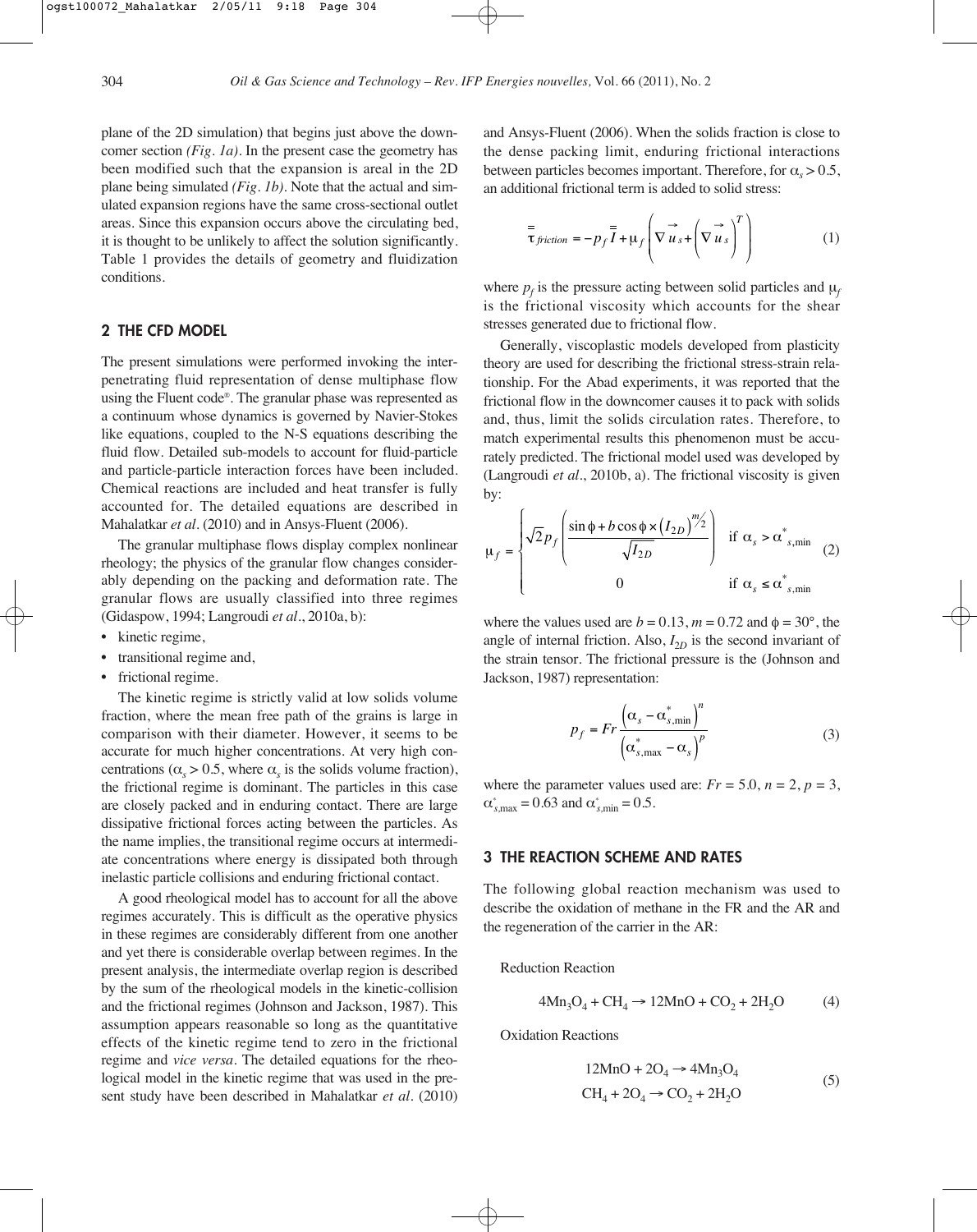Son and Kim (2006) suggest that the uniform reaction model can best represent the heterogeneous chemical reactions of the metal oxide carriers used in a CLC system. For this reaction model:

$$
\frac{dX}{dt} = k\left(1 - X\right) \tag{6}
$$

where  $X = (m - m_{red})/(m_{ox} - m_{red})$  is the conversion. Here  $m_{ox}$ is the completely oxidized mass, *i.e.*, the molecular mass of  $Mn<sub>3</sub>O<sub>4</sub>$ , and  $m<sub>red</sub>$  is the reduced form, MnO. Alternatively, Mattisson *et al.* (2005) suggested that the grain model, controlled by the chemical reactions, is most suitable, implying that  $dX/dt = k(1 - X)^{2/3}$ . However, in the present study, the uniform reaction model was used (Son and Kim, 2006). The rate coefficient *k* was represented in standard Arrhenius form,  $k = k_0 e^{-E/RT}$ . Adanez *et al.* (2004) used thermogravimetric analysis to determine the heterogeneous reaction rates for manganese oxide particles with the same type and percentage of support material as those used in the present case. Based on their studies, the following constants for the reduction reaction have been extracted from their TGA data:  $k_0 = 2943.515$  s<sup>-1</sup> and E = 104 628.4 J/(K⋅mol).

Differentiating Equation (6),

$$
\frac{dX}{dt} = \frac{1}{m_{ox} - m_{red}} \frac{dm}{dt} = \frac{1}{R_o m_{ox}} \frac{dm}{dt}
$$
(7)

where  $R_o = (m_{ox} - m_{red})/m_{ox}$ . All the loss in mass of metal oxide is because of loss of oxygen, therefore,  $dm = dm_{O<sub>2</sub>}$  $MW_{O_2} \times dn_{O_2}$ , where  $MW_{O_2}$  is the molecular weight of  $O_2$ . Further it can be shown that the rate of consumption of methane  $(kg/(m^3·s))$  is given by:

$$
\dot{m}_{\text{CH}_4} = \frac{kR_o}{2MW_{\text{O}_2}} (1 - X) \rho_{avg} \varepsilon_s
$$
\n
$$
\left(Y_{\text{Mn}_3\text{O}_4} + Y_{\text{MnO}} \times \frac{v_{\text{Mn}_3\text{O}_4} MW_{\text{Mn}_3\text{O}_4}}{v_{\text{MnO}} MW_{\text{MnO}}}\right) \frac{Y_{\text{CH}_4}}{Y_{\text{CH}_4 - TGA}} MW_{\text{CH}_4}
$$
\n(8)

where  $Y_{\text{CH}_4-TGA}$  is the methane mass fraction in the TGA experiments during the reducing phase of the experiment. These rates are scaled linearly for other concentration values. The TGA concentration of  $CH_4$  was 70% (70%  $CH_4$  and 30% H<sub>2</sub>O) or  $Y_{CH_4 - TGA} = 0.675$ .

For the carrier oxidation reaction, the rate is fast and almost constant within the temperature range of the present experiments (Adanez *et al.*, 2004). The coefficient *k* is estimated to be 0.1. The reaction rate for the oxidation reaction  $(kg/(m^3·s))$  can be shown to be:

$$
\dot{m}_{O_2} = \frac{kR_o}{MW_{O_2}} (X) \rho_{avg} \varepsilon_s \times
$$
\n
$$
\left(Y_{Mn_3O_4} + Y_{MnO} \times \frac{v_{Mn_3O_4} MW_{Mn_3O_4}}{v_{MnO} MW_{MnO}}\right) \frac{Y_{O_2}}{Y_{O_2 - TGA}} MW_{O_2}
$$
\n(9)

where  $Y_{\text{O}_2 - TGA}$  is the oxygen mass fraction in the TGA experiments during the oxidizing phase of the experiment. Since the experiments were carried out using air,  $Y_{O_2 - TGA} = 0.23$ .

A global reaction rate reported for the homogeneous oxidation of methane by oxygen in systems utilizing coal and biomass as fuel was used to describe its consumption in the AR:

$$
\dot{m}_{\text{CH}_4} = k_{\text{CH}_4} e^{(-E/RT)} T^{-1} \left( C_{\text{CH}_4} \right) \left( C_{\text{O}_2} \right) \tag{10}
$$

where  $k_{\text{CH}_4} = 3.552 \times 10^{14} \text{ (kmol/m}^3)^{-1} \text{ s}^{-1} \text{K}$  and  $E/R = 15700 \text{ K}$ (de Souza-Santos, 2004).

#### 4 THE INITIAL AND BOUNDARY CONDITIONS

The total mass of solids in the system was 300 grams *(Tab. 1)*. The density of the fully oxidized carrier particles was  $2\,260\,\mathrm{kg/m^3}$ . An initial bed height of 136 mm was determined from the geometry of the reactor, assuming a packing fraction of 0.6. For the experiments, the entire reactor was placed in an oven. To simulate this effect the system was assumed to be isothermal; the temperature was fixed at the temperature of the experiments (800-950°C) and the energy equations were not solved. The inlet gases were also assumed to be at the operating temperature of the reactor.

## 5 NUMERICAL PARAMETERS

Three different grid sizes (coarse, medium and fine) were used in the present study to establish grid independence. The spatial discretization used for the volume fraction equations was the quadratic upwind interpolation scheme (QUICK); second order upwind discretization was used for all other equations. The temporal discretization scheme in all cases was first order implicit. The CFD domain for the geometry of the FR used in the simulation is shown in Figure 2. The mesh used quadrilateral cells. The cell counts and time steps used are presented in Table 2. Obviously, a larger computational time was required for the finer mesh, mainly due to the smaller time step; small time steps were essential for numerical stability of the solution. The results presented here used the medium size mesh, unless stated otherwise, since this showed reasonable resolution. Table 2 also shows the number of cells used to resolve the width of the downcomer and slot, which limit the transfer of solids between the AR and FR. The flow in these regions has to be well resolved to obtain accurate solid circulation rates.

## 6 RESULTS

Figure 3a shows the volume fraction of the gas phase throughout the reactor at one representative instant (a snapshot) at an operating temperature of 1 123 K. The formation and rise of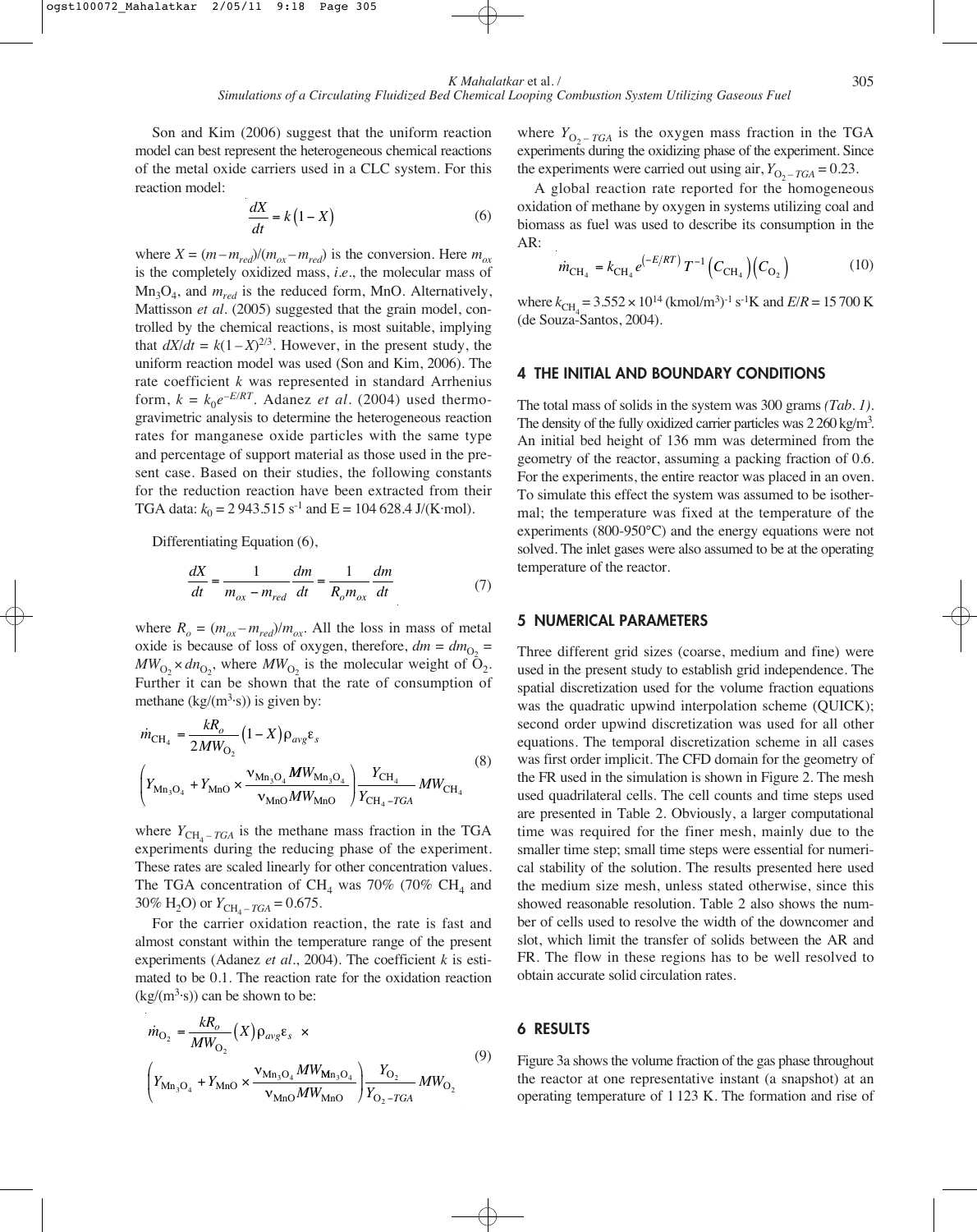







Figure 3

Instantaneous gas volume fraction and gas species mole fraction contours ( $T = 1123$  K, FR flow rate =  $7.5 \times 10^{-6}$  m<sup>3</sup>/s and AR flow rate =  $83 \times 10^{-6}$  m<sup>3</sup>/s). a) Gas volume frac.; b) CH<sub>4</sub>; c) CO<sub>2</sub>.

| TABLE 2                                  |  |  |
|------------------------------------------|--|--|
| Numerical parameters for the simulations |  |  |

|                                               | Coarse<br>mesh     | Medium<br>mesh     | Fine<br>mesh         |
|-----------------------------------------------|--------------------|--------------------|----------------------|
| Number of cells                               | 8822               | 17562              | 33745                |
| Number of cells to resolve slot width         | 8                  | 12                 | 20                   |
| Number of cells to resolve<br>downcomer width | 6                  | 10                 | 15                   |
| Time step $(s)$                               | $2 \times 10^{-4}$ | $1 \times 10^{-4}$ | $2.5 \times 10^{-5}$ |

bubbles can be clearly seen in the FR on the left. The bubbles are "fast" as expected for a bed material of this size and density, so that a "cloud" of gas rises with the bubbles (Collins, 1965). The downcomer connecting the two reactors is densely packed. This packing is associated with a dense frictional flow regime and limits the solid circulation rate. This was also observed in the cold flow experimental studies of the same system by (Kronberger *et al.*, 2004).

Figure 3 also shows simultaneous snapshots of the computed mole fractions of two gas species,  $CH<sub>4</sub>$  and  $CO<sub>2</sub>$ . Figure 3b shows the rapid consumption of  $CH<sub>4</sub>$  as it enters the FR.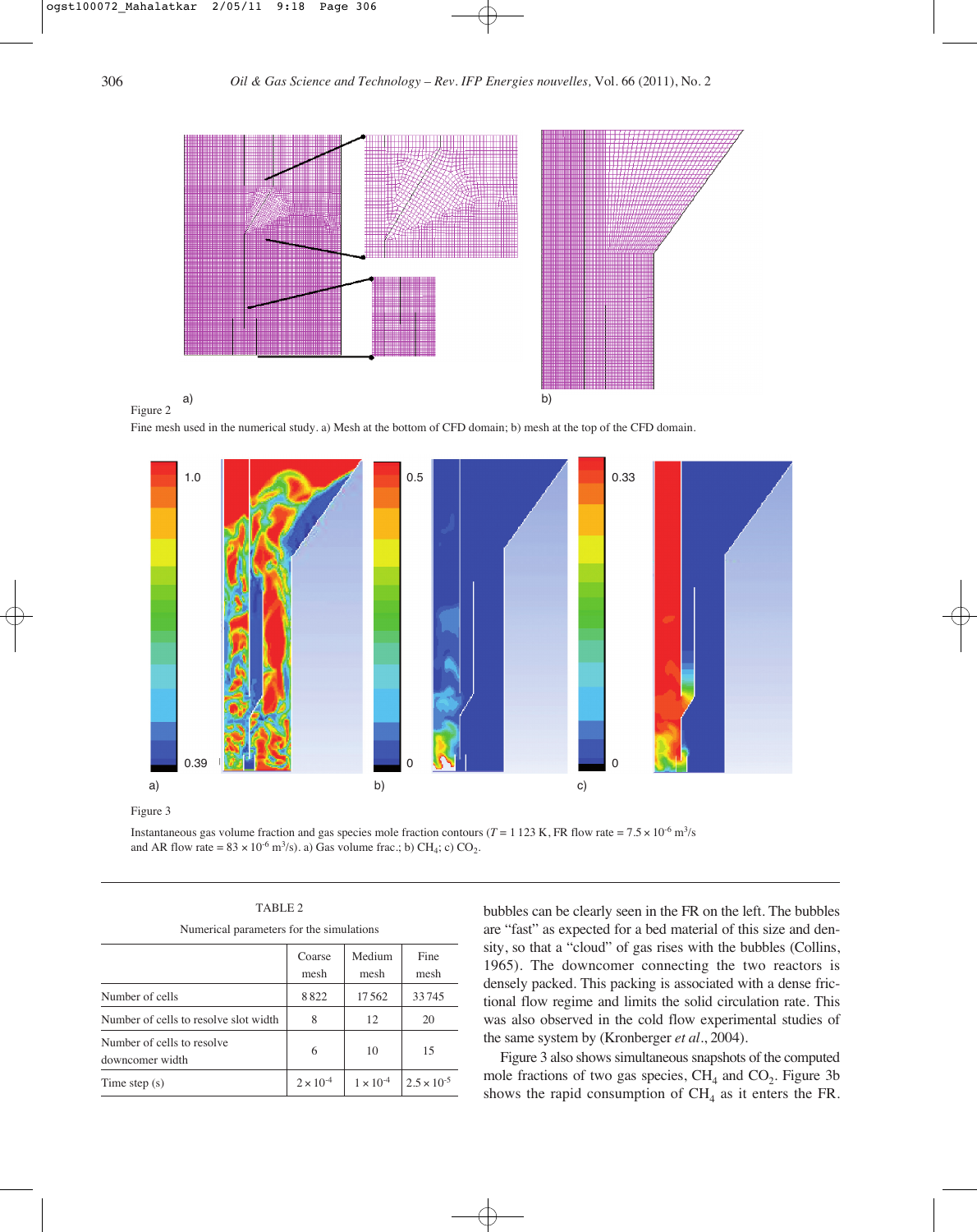

Variation in outlet CH<sub>4</sub> fraction  $(X_{CH_4}/(X_{CH_4}+X_{CO}+X_{CO_2}))$ with FR flow rate  $(2.5 \times 10^{-6} \text{ to } 7.5 \times 10^{-6} \text{ m}^3/\text{s})$ . AR flow rate =  $83 \times 10^{-6}$  m<sup>3</sup>/s.

Locally, a higher concentration of  $CH<sub>4</sub>$  is observable in the bubble regions, *(cf. Fig. 3a)*, indicating that some amount of fuel bypasses the bed through the bubbles, reducing gas-solid reactions. Figure 3c shows the mole fraction of  $CO<sub>2</sub>$ . This is low at the inlet region but increases with bed height as the  $CH<sub>4</sub>$  reacts with the metal oxide. Some leakage of  $CO<sub>2</sub>$  into the AR can be observed. It is desirable that the CLC reactor consumes all the supplied fuel, maintaining a high combustion efficiency. This can be achieved by having a larger solids inventory in the system; a deeper bed will decrease gas bypassing. However, this will result in a higher power requirement to fluidize the bed. Therefore, there is a need to achieve an optimum level of solid inventory.

To be useful in design, a CFD model should be able to accurately estimate the methane consumption over a range of solid inventory and fuel and air flow rates. Figure 4 shows the comparison of the variation of outlet  $CH<sub>4</sub>$  mole fraction with change in the FR flow rate at 1223 K. At lower flow rates the time required for the fuel to flow through the FR bed is longer and, hence, it has more time to react with the metal oxides resulting in a lower outlet concentration of the fuel. Also, the bubble size and frequency are lower at lower flow rates reducing the amount of fuel escaping through the bubbles. The variation in  $CH<sub>4</sub>$  concentration is captured reasonably well by the simulations for the entire range of flow rates tested. Note that these results indicate fuel conversion levels between 94% to over 99%. The differences between the calculated outlet methane concentrations and those reported experimentally are attributed to three main reasons:

– the method of preparation for the metal oxide used by Abad *et al.* (2006) was different from that of Adanez *et al.* (2004). This would result in differences in porosity and available particle surface area of the metal oxide which can cause differences in the reaction rates;

- the chemistry model used is a curve fit to available experimental data from a thermogravimetric analyzer (TGA). The TGA experiments were carried out at a single concentration of methane by flooding the reaction chamber with excess amount of gases (Adanez *et al.*, 2004). In the actual experimental system, the methane concentration will vary from close to 0% to 100%. A linear scaling in reaction rates has been assumed with respect to the concentration of methane, which may not necessarily be accurate;
- errors in the simulation, such as errors in the calculated bubble size or frequency, can cause the outlet concentration to vary. As discussed above, "fast" bubbles allow the leakage of gases through the bed (Collins, 1965). However, detailed simulations (Hulme *et al.*, 2005; Chandrasekaran *et al.*, 2005) have shown that the multiphase fluid mechanics can be reasonably predicted by using mathematical models that are similar to those used in the present study.

Figure 5 shows the variation of outlet  $\text{CH}_4$  concentration with change in operating temperature (top scale) as well as with changes in air flow rates (bottom scale). Once again the CFD model predicts trends reasonably well. At low operating temperatures, the reactions are slower, resulting in higher fuel concentrations at the exit. However, at the highest temperature of 1 223 K, the outlet fuel fraction is less than 1%. The outlet



#### Figure 5

Variation in outlet CH<sub>4</sub> fraction  $(X_{\text{CH}_4}/(X_{\text{CH}_4}+X_{\text{CO}}+X_{\text{CO}_2}))$ with operating temperature from 1 073 K to 1 223 K (FR flow rate =  $5.8 \times 10^{-6}$  m<sup>3</sup>/s and AR flow rate =  $83 \times 10^{-6}$  m<sup>3</sup>/s, top scale) and change in AR flow rate from  $66.7 \times 10^{-6}$  to  $91.7 \times$  $10^{-6}$  m<sup>3</sup>/s (FR flow rate =  $5.8 \times 10^{-6}$  m<sup>3</sup>/s and operating temperature = 1 123 K, bottom scale).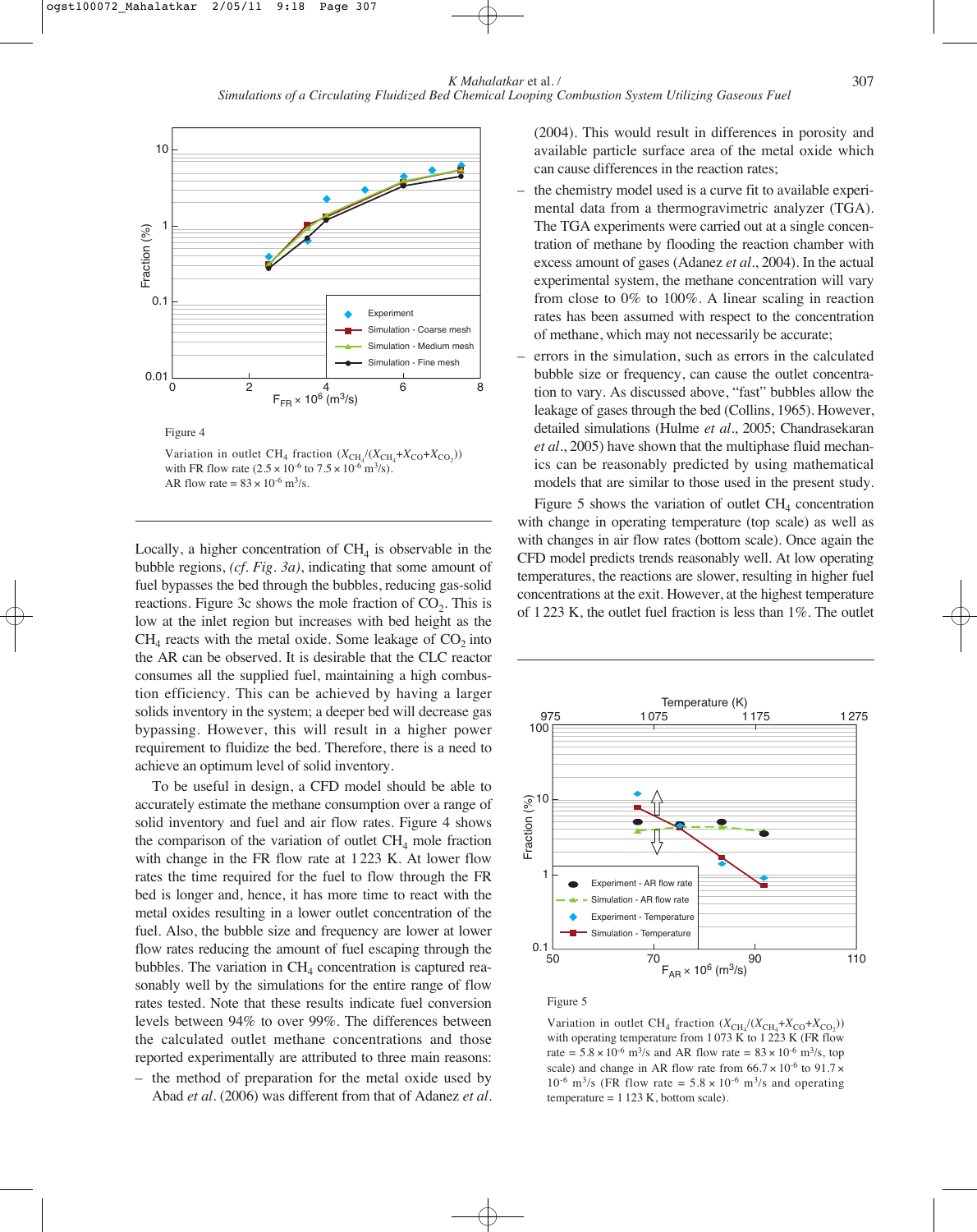

Variation in solid circulation rate (kg/s  $\times$  10<sup>3</sup>) with FR flow rate  $(2.5 \times 10^{-6} \text{ to } 7.5 \times 10^{-6} \text{ m}^3/\text{s})$ . AR flow rate =  $83 \times 10^{-6} \text{ m}^3/\text{s}$ .



Figure 6 shows the variation in solid circulation rate with change in the fuel flow rate. Predicting the solid circulation rate accurately is important as it determines the amount of oxygen supplied for burning the fuel as well as the energy transfer between the exothermic AR and the endothermic FR. The solids circulation is the primary means of energy transfer between the AR and FR, although this is irrelevant in these constant temperature experiments and simulations. The solids are observed to pack in the downcomer *(Fig. 3a)*. The frictional energy dissipation in the downcomer of this CLC system is the primary controlling mechanism of the solids circulation rate. This is verified by running the simulations without any frictional stresses (*i.e.*, excluding *Eq. 1*). It was found that without frictional stresses the circulation rates increased by a factor of  $\sim$  100. The circulation rate is measured at the downcomer inlet which has the smallest oscillations in mass flux. From Figure 6 it is observed that the coarse mesh computation predicts a significantly larger flow rate than does the fine mesh. The difference can be attributed to numerical diffusion; a coarse mesh has higher numerical diffusion of the solid phases resulting in lower solids volume fraction in comparison with the finer mesh. A lower solid volume fraction will result in lower frictional stresses. This allows the solid circulation rates to be higher. From Figure 6 it can be observed that grid refinement results in more accurate prediction of solid circulation rates. Both the medium and fine





Variation in solid circulation rate (kg/s  $\times$  10<sup>3</sup>) with AR flow rate  $(66.7 \times 10^{-6} \text{ to } 91.7 \times 10^{-6} \text{ m}^3/\text{s})$ . FR flow rate =  $5.8 \times 10^{-6} \text{ m}^3/\text{s}$ .

mesh predict a slight increase in the solid circulation rates with an increase in fuel flow, as observed in experiments. The simulations also capture the slight increase in the solid circulation rates with increase in air flow *(Fig. 7)*, although again the predicted solid circulation rates are higher than experimental values.

The differences between simulated and experimental solids flow rates can be attributed to a variety of causes, which will have to be further explored, including:

- in the present simulations, models based on plasticity theory have been used to determine the frictional stresses of the solids. Since frictional flow is extremely complex, this provides only an approximate representation of the flow physics;
- the viscoplastic model developed by Langroudi *et al.* (2009a, b) uses empirical coefficients (*b* and *m* in *Eq. 2*) that have to be found from experiments as in a Couette type shear cell. This empirical data for the particles in the experimental study of Abad *et al.* is not available. Hence, values suggested in Langroudi *et al.* for related types of particles have been used*;*
- the experimental solid circulation rates were calculated indirectly from the transient increase in oxygen concentration after stopping the combustion test. This indirect method for measuring solid circulation rates is likely to introduce some error.

Another important parameter is the distribution of the solids between the fuel and air reactors. The amount of solids mass in the FR will directly affect the amount of methane burned there and, hence, it has to be predicted accurately. Table 3 shows the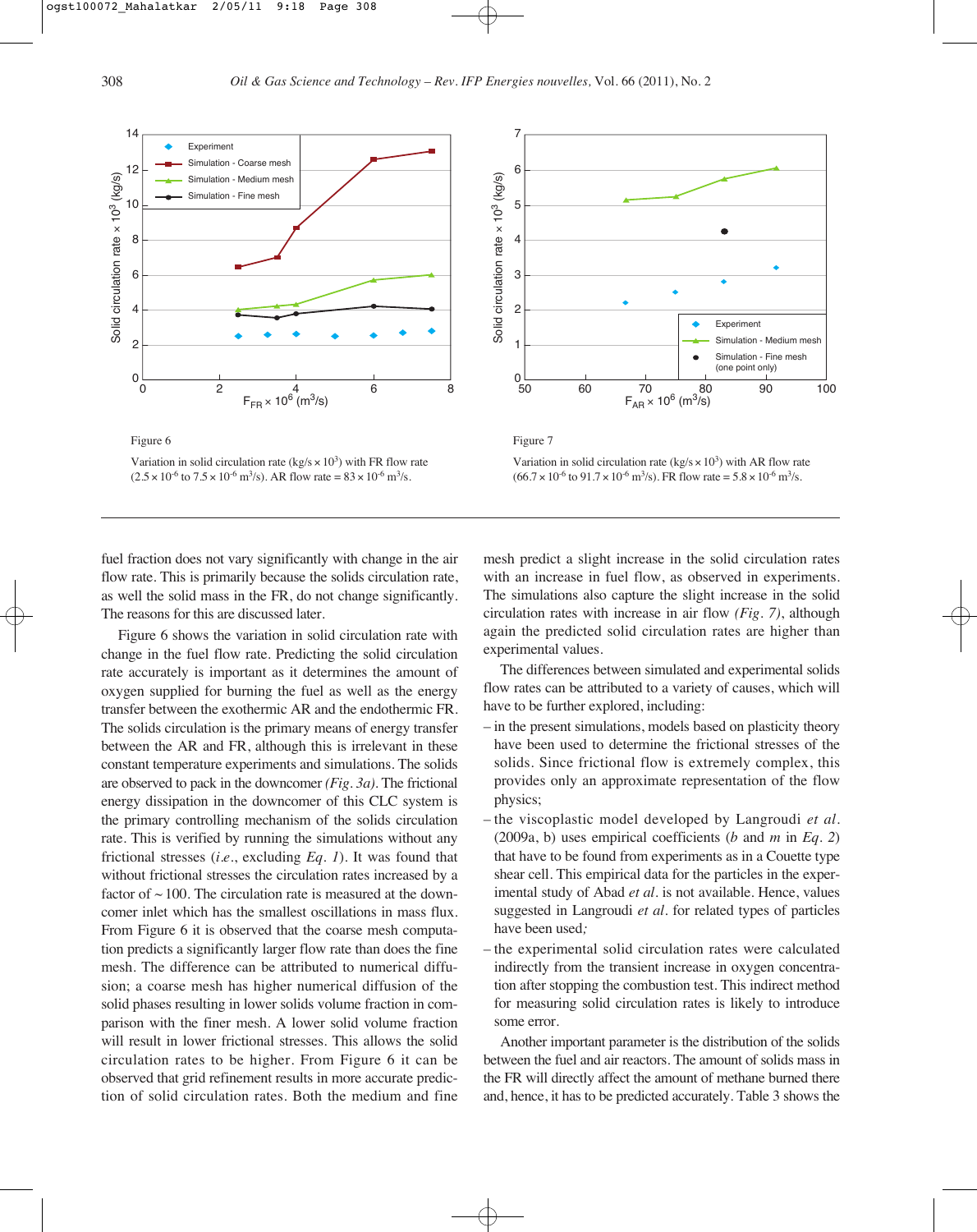experimental and predicted mass in the two reactors. These values are extracted from the simulations using two different methods:

- the pressure drop across the reactor (Mass =  $\Delta P \times \text{Area/g}$ ) and;
- direct integration (summation) of solid mass in all cells.

The calculated variation in solids inventory in the fuel and air reactors with changes in the fluidizing velocity is less than 2%. This is similar to that observed in the experiments where the solids inventory remained, more or less, constant for the different cases. The computed mass in the FR was 11% less than the experimentally observed value (105 grams *versus* 94 grams, *Tab. 3*). The experimentally observed mass in the AR was 110 grams and the computed mass using pressure difference was 117 grams resulting in an error of 7% *(Tab. 3)*. The computed AR mass found using pressure difference is significantly different from that obtained by direct integration of solid mass in the reactors (117 grams *versus* 156 grams). This is attributed to the fact that the pressure difference does not account for the mass of solid particles deposited on the inclined walls of the particle separator, as they do not contribute to the pressure difference. Also, the affect of particle acceleration is not accounted for. However, the main reason for the differences between the simulations and experimental results is attributed to modeling assumptions such as the drag law, stress-strain relationships, packing limit, etc. For example, in the simulations the packing limit was assumed to be 0.63; however, the exact value is unknown. A higher/lower packing limit in the downcomer would change the solid mass distribution in the reactors.

TABLE 3

Mass of metal oxides

|                        |     |     | Experimental CFD simulations CFD simulations<br>$(\text{pressure drop})$ (pressure drop) (direct integration) |  |
|------------------------|-----|-----|---------------------------------------------------------------------------------------------------------------|--|
| Solid mass in FR $(g)$ | 105 | 94  | 97                                                                                                            |  |
| Solid mass in AR $(g)$ | 110 | 117 | 156                                                                                                           |  |

Leakage between the AR and the FR is undesirable in a chemical looping system as it either causes  $CO<sub>2</sub>$  to be released to the atmosphere (for leakage from the FR to the AR) or dilutes the concentrated  $CO<sub>2</sub>$  stream at the exit of the FR (for leakage from the AR to the FR). Neither occurrence is absolutely critical to the operation of a CLC system as, according to US-DOE guidelines, only 90% capture is required or, conversely, small amounts of  $N<sub>2</sub>$  can be tolerated in the  $CO<sub>2</sub>$  compression process. However, accurate prediction of this affect by the computational model is desirable.

Abad *et al*. (2006) define "leakage" as the fraction of gas flow from the FR to the AR and "dilution" as the fraction gas flow from the AR to the FR. Both are defined with respect to





Predicted gas flow rates (kg/s  $\times$  10<sup>6</sup>) through the slot and downcomer. AR flow rate is  $83.0 \times 10^{-6}$  m<sup>3</sup>/s. FR flow rate is  $7.5 \times 10^{-6}$  m<sup>3</sup>/s. Positive mass flow rates indicate flow from the FR to the AR; negative values indicate flow from the AR to the FR.

the incoming fuel flow,  $F_{in,FR}$ :  $L = F_L/F_{in,FR}$ , and  $D = F_D/F_{in,FR}$ , where  $F_L$  is the flow of gas from the FR to the AR and  $F_D$  is the flow in the other direction. In the simulations, the leakage was calculated from the  $CO<sub>2</sub>$  concentration at the exit of the AR and the dilution from the  $N_2$  concentration at the exit of the FR, as in the experimental study (Johansson *et al*., 2006).

Leakage and dilution occurs through both the slot and the downcomer. Figure 8 shows the gas mass flow rates at the downcomer inlet (on the AR side) and the slot connecting the FR and AR. It is observed that the gas flow through both downcomer and slot is the same order of magnitude. In the downcomer, the flow of gases is primarily from the AR to FR. This is despite the presence of a large adverse pressure gradient trying to push the gases from the FR to AR. The packing of the downcomer provides high resistance to the gas flow and, hence, prevents such a reverse flow of gas. However, the flow of solid particles causes a significant amount of gas to be dragged from the AR into the FR via the downcomer. In the slot, the gas flow is primarily from the FR to the AR. The gas pressure is on average higher on the FR side. This gas flow assists the transport of particles between reactors. The pressure oscillations occur due to the formation and rise of bubbles; this can cause a temporary reverse flow of gas from the AR to FR, leading to dilution.

Figure 9 shows the computed leakage and dilution with change in the fuel flow rates. The predicted values are between 3 and 10%. Abad *et al*. (2006) report the experimental leakage and dilution of 3 to 30%. In general, the gas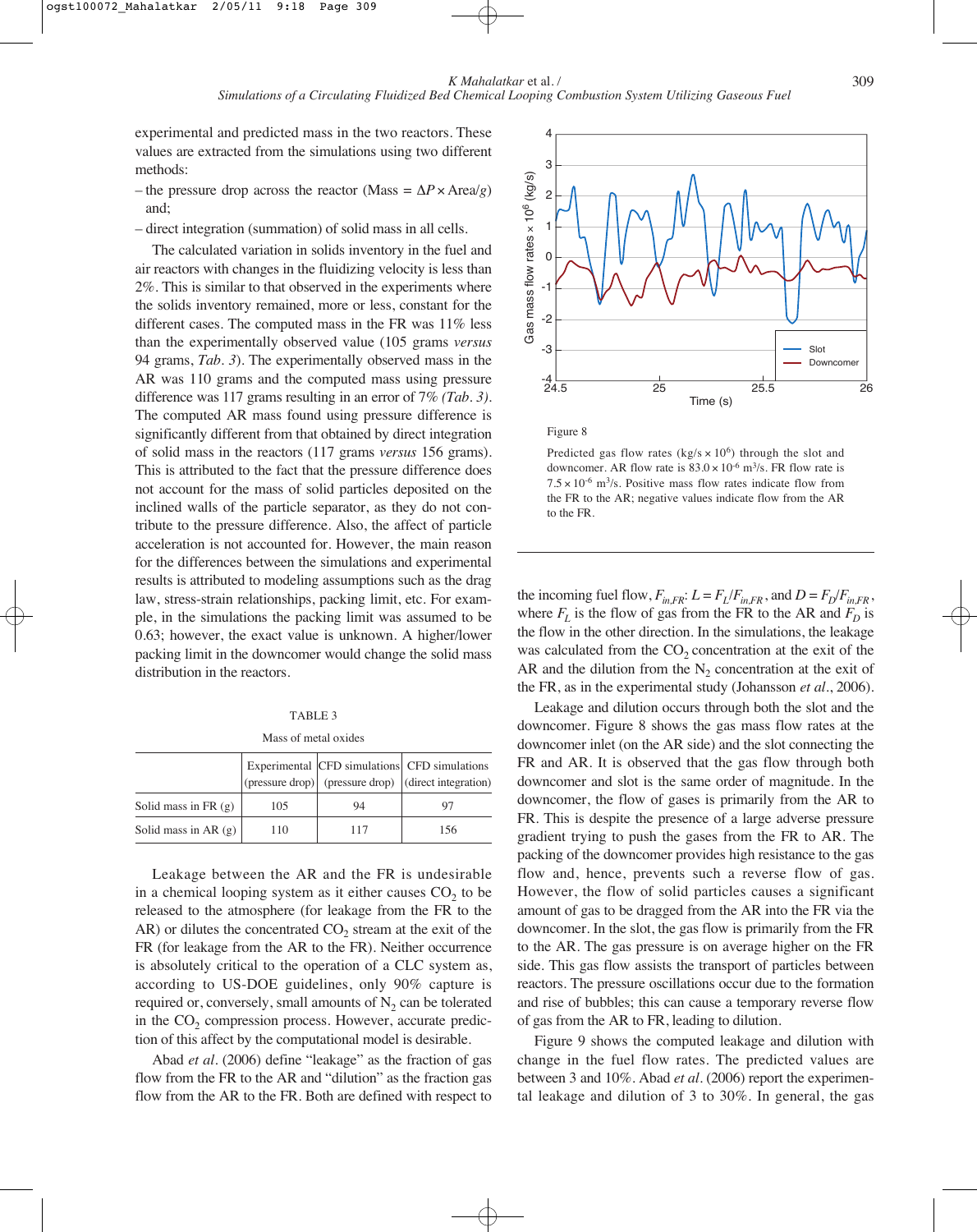

Figure 9

Variation in leakage and dilution (%vol) with FR flow rates  $(2.5 \times 10^{-6} \text{ to } 7.5 \times 10^{-6} \text{ m}^3/\text{s})$ . AR flow rate =  $83 \times 10^{-6} \text{ m}^3/\text{s}$ .



Variation in leakage and dilution (%vol) with AR flow rate  $(66.7 \times 10^{-6} \text{ to } 91.7 \times 10^{-6} \text{ m}^3/\text{s})$ . FR flow rate =  $5.8 \times 10^{-6} \text{ m}^3/\text{s}$ .

exchange between the reactors increases with an increase in the fuel flow  $(i.e., F_L$  and  $F_D$  increase). However the leakage, *L*, decreases primarily because of the increase in  $F_{inFR}$ . Also, an increase in the fuel flow rate increases the gas pressure on the FR side causing a decrease in the flow from the AR to FR. This results in a decrease in dilution with increasing fuel flow rate. Figure 10 shows this variation in leakage and dilution with air flow. In general, both leakage and dilution increase with an increasing air flow. The increase in leakage is primarily because of higher gas pressure in the FR side causing higher gas, as well as solids, flow through the slot.



Variation in carbon capture efficiency (%) with FR flow rate  $(2.5 \times 10^{-6}$  to  $7.5 \times 10^{-6}$  m<sup>3</sup>/s, bottom scale) and AR flow rate  $(66.7 \times 10^{-6} \text{ to } 91.7 \times 10^{-6} \text{ m}^3/\text{s}, \text{top scale}).$ 

The increase in dilution is primarily because of the increased amount of gas being dragged from the AR to the FR through the downcomer due to a higher solids flow rate. The trends observed in the simulations are similar to those observed by Johansson *et al*. (2006) in experiments on the same system but with a different type of solid particle and different solids inventory.

Figure 11 shows the variation in the computed carbon capture efficiency with change in the fuel flow rate and air flow rate. The carbon capture efficiency is defined as:

$$
\eta_{CC} = \frac{CO_2 \text{ flow rate at exit of AR}}{CO_2 \text{ flow rate at exit of AR} + CO_2 \text{ flow rate at exit of FR}} (11)
$$

High efficiency, in excess of 90%, is predicted by the simulations. There is a slight increase in  $\eta_{CC}$  with an increase in the fuel flow rate. This is primarily because the amount of  $CH<sub>4</sub>$  and  $CO<sub>2</sub>$  leaking into the AR increases only marginally while the total  $CO<sub>2</sub>$  outflow in the FR (as well as inlet  $CH<sub>4</sub>$ flow rates) increases by more than a factor of 3. Also,  $\eta_{CC}$ decreases slightly with an increase in the AR flow rate *(Fig. 11)*, because an increase in the AR flow rate causes a higher gas pressure on the FR.

## **CONCLUSIONS**

A CFD simulation model for simulating a complete chemical looping combustion system has been developed. The solid particles have been modeled as a continuum fluid. Chemical kinetic models have been assembled for the reactions of the